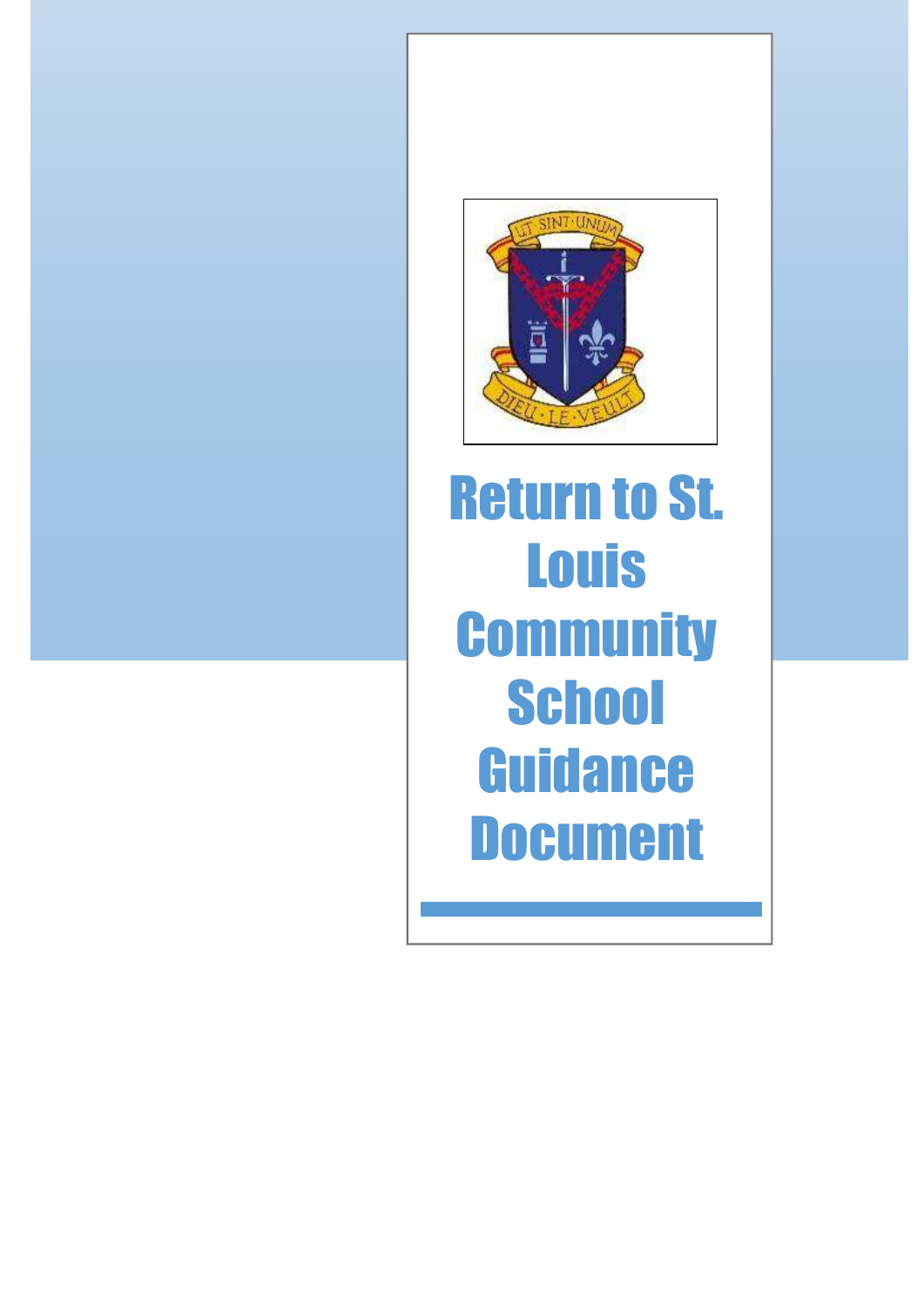

**Return to School 2020 Guidance Document**  $\frac{1}{2}$ **St. Louis Community School Return to School 2020 Guidance Document**

**Please note that all the following information is current and subject to change at any time on the advice of the National Public Health Emergency Team (NPHET)**

Dear Parents/Guardians/Students,

I hope you are all continuing to keep well in these exceptional and unprecedented times. We are finally ready to reopen, and while we are very much looking forward to welcoming back our students, we are naturally a bit nervous. Rest assured we have done our best to ensure a safe return to school for all. I encourage you as parents to read through this document with your son / daughter and explain fully the importance of following the school rules to avoid Covid-19 getting into our school.

It is acknowledged that there is no "risk-free" re-opening of schools but we have implemented all the guidelines as set out by the Department of Education and Skills. We have used the Governments roadmap to prepare for the new term. This is the first update; more detailed communications will follow in the coming weeks via the school app.

Upon return to school all students will receive a full and detailed briefing on the measures to minimise the Covid-19 risk.

#### **Arriving at School**

Students must sanitise their hands and put on their face mask before they enter the school building. If students wish to avail of the free breakfast they should make their way to the new Louis Bautain hall on the  $1<sup>st</sup>$  floor of the new extension. No more than 50 students will be permitted in this large hall at any one time.

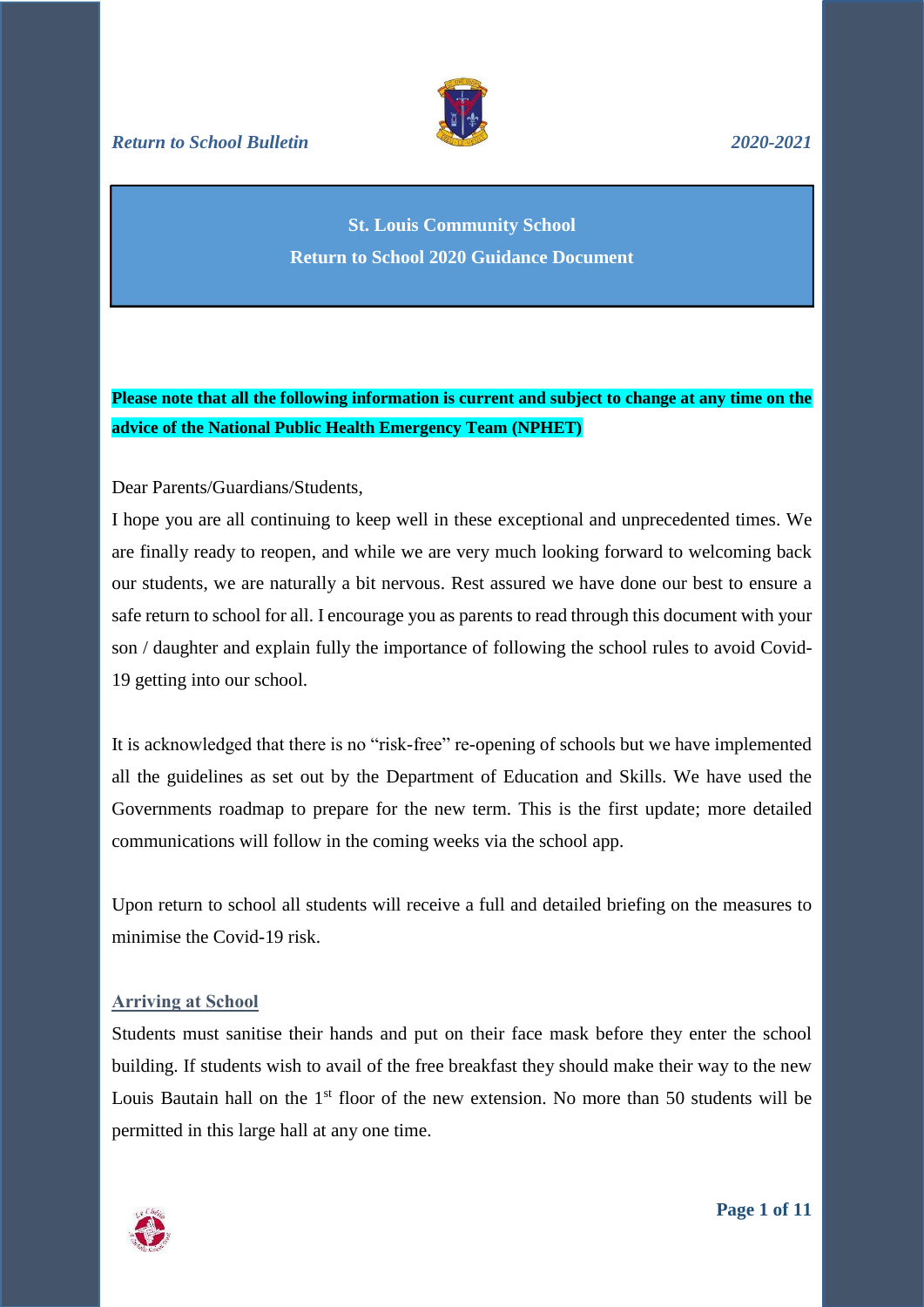

After breakfast students should proceed directly to their first classroom with their masks on. Students must avoid congregating, particularly with other year groups. General classrooms will be open from 8.50am.

### **Corridors.**

We are now operating a one way system around our school and all the floors and stairs have appropriate signage displayed on them. This new system will be explained to students when they return. Supervisors will be on duty every morning, at break, at lunch and as students exit the school. All the double doors on the corridors will be opened every morning and left open all day, they will be closed again before the building is locked up at night.

# **Classrooms.**

All of our classrooms have been reconfigured to accommodate the social distancing guidelines. Excess furniture has been removed from all the rooms and every classroom in the school has been deep cleaned. All floors have been marked to ensure tables and chairs and are not moved too close together. Students will be required to wear masks in class, which I appreciate is not going to be easy but it is a necessary measure to protect all in our school community. Students will be asked to sanitise their hands as they enter the classroom and also as they exit the room. Students have been assigned base classrooms where possible, this is to avoid too much movement of students between classes. As we operate a one hour timetable our movements are already reduced. Classrooms will be well ventilated by opening the windows and doors when possible.

#### **Face Masks/Visors**

We have purchased one reusable mask and one face visor for every student, they will be distributed during the first week back. We also need you to purchase additional re-usable plain masks to ensure your child has a clean mask every day.

All students will be required to wear plain face masks from once they step onto school grounds. They will have to be worn in class, in between classes and during break times. In some of our much larger classrooms where the students are 2 metres apart, students may be given the option to remove their mask and wear their visor instead, this will only be possible in large, open plan, well ventilated rooms.

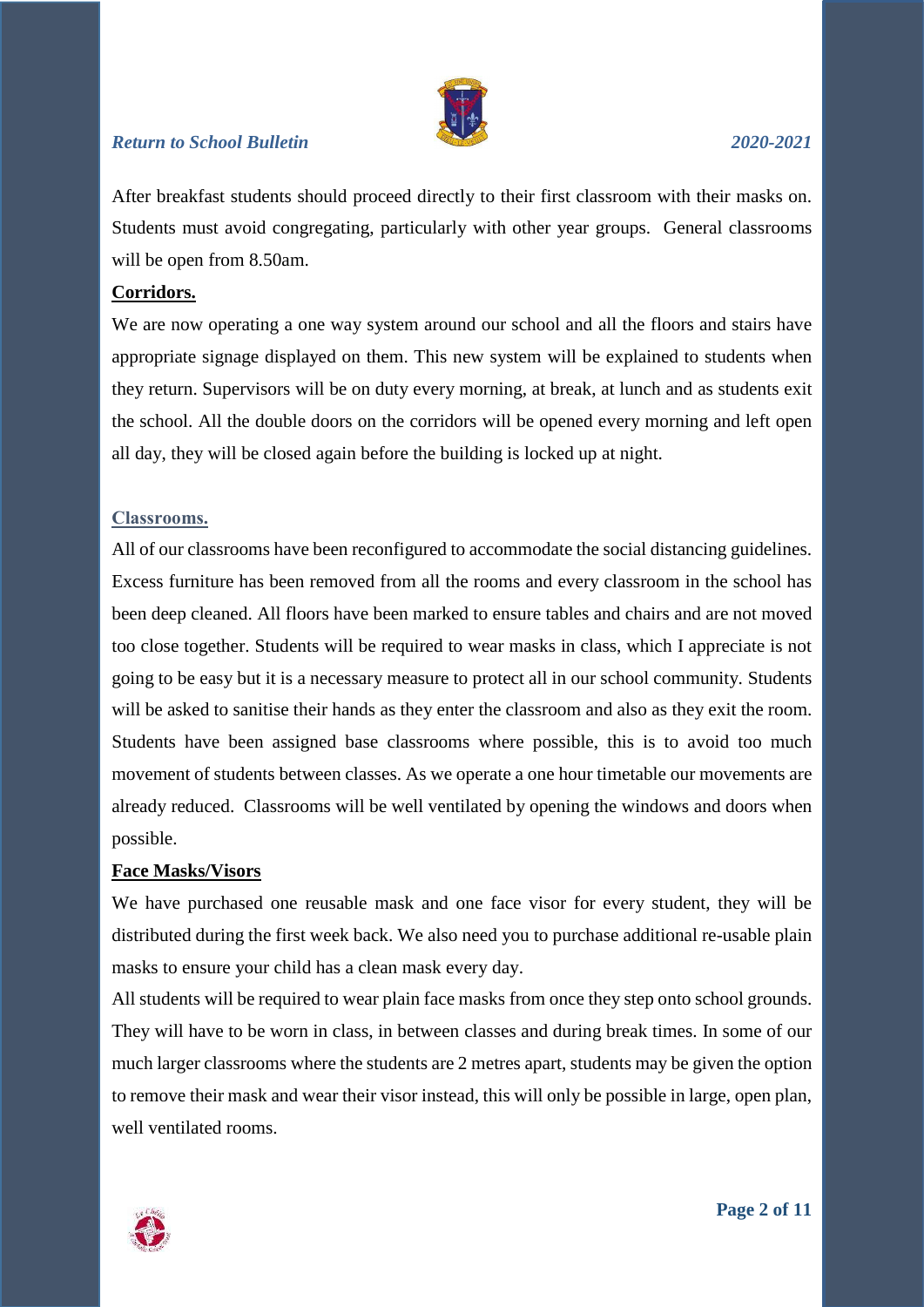

If your child has a medical issue e.g, asthma, that will be prevent them from wearing masks, they may wear a visor. If your child has medical issues, I would recommend that they change their mask two to three times per day. We have also purchased high quality face shields for our Science students as face masks and visors are not suitable for practical classes where the students may be using gas or flammable liquids.

## **Cleaning Routines**

Sanitising dispensers have been mounted in all classrooms, at every entrance and exit and at various other points throughout the school. Appropriate cleaning products have been provided in each classroom. Teachers will be required to wipe down their own desk and chair at the start of each lesson and before they leave the room. Students will also be required to wipe down their desk and chair at the start of each lesson and before they leave the room. There is an ample supply of non-perfumed sanitising products in each classroom to sanitise the tables and chairs. We also have a stock of non-alcohol sanitiser for any of our students who have skin allergies. Non-alcohol sanitiser will also be provided in the Science labs where students will be working with flammable liquids. Students should also bring their own small bottle of hand sanitiser which they can keep in their pencil case.

The school is in the process of hiring additional cleaners and supervisors to help ensure a safe environment for all of our school community. Gannon Healthcare will be providing appropriate training for our cleaning staff. Our cleaners will be sanitising our school at regular intervals throughout the day and our regular cleaners will continue to clean the school every evening.

# **Practical Classes.**

Please see PDF re guidelines for practical classes**.** 

#### **Break and Lunch Time.**

We will be continuing to offer our canteen facilities to our students this year and social distancing measures will be adhered to. The Cill Aodain Court Hotel will be the school caterers when we return to school. All students must remain on the school premises during break time. Students will be expected to wear their masks while queuing in the school canteen and after they have eaten. Students will be seated one metre apart and no more than fifty students will

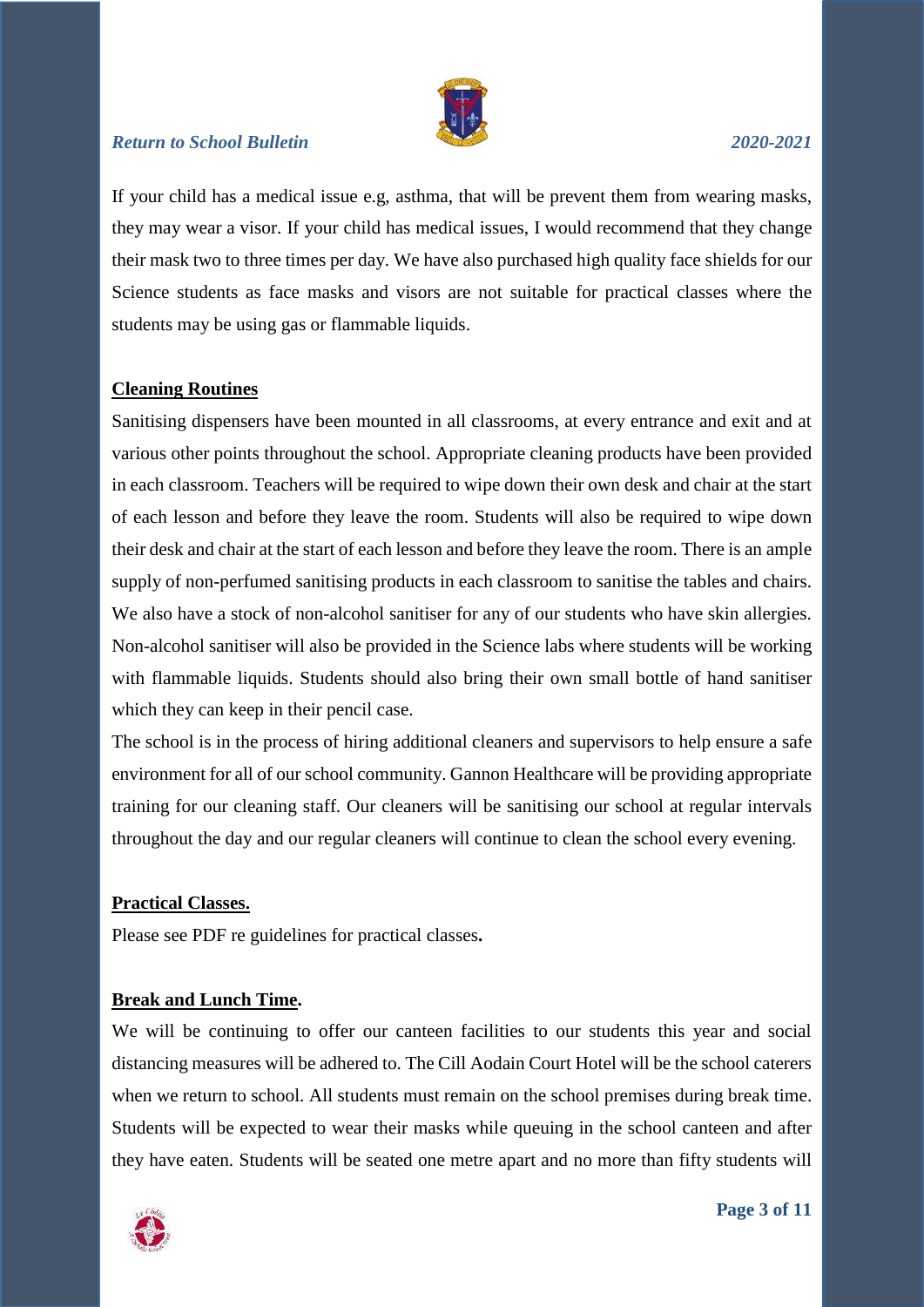

be allowed in the canteen at any one time. Students always have the option of bringing their own packed lunch to school. Our Senior students  $(TY, 5<sup>th</sup>$  and  $6<sup>th</sup>$ ) are still allowed down town for their lunch, they will be encouraged to act responsibly and stay apart. All classrooms will be open from 1.40pm and all students will be required to go straight to their classroom after they return from lunch. We have decided to **shorten our lunch time by ten minutes each day.** I did not give parents or students a voice on this matter as I feel our students are safer with a shorter lunch time as they will have less time to congregate after they have eaten their lunch. School will finish at **3.50** pm Monday to Thursday, school buses have been notified. If the earlier finishing time creates a difficulty for parents, students are welcome to stay in school until 4pm and they will be supervised.

## **Covid Signage**

A Covid information board has been mounted on every floor of the school. Reminders to sanitise and posters displaying the symptoms of Covid-19 have also been mounted on the doors of all of our classrooms. Our internal TV screens will be used to remind students of the importance of regular sanitising and social distancing. Posters highlighting the importance of proper and regular hand washing have also been mounted above sinks in the toilet areas.

#### **Lockers**

We have spent a lot of time considering the pros and cons of not allowing the students to access their lockers. We feel it is very difficult for students to manage all their books and belongings without the facility of lockers so we are allowing students to have lockers, however, we will be emphasising the requirement not to congregate around them. Students will also be required to sanitise their hands before they touch the lock on their locker. In so far as is possible we will be dispersing our lockers to various areas around the school and we will be putting as few of them together as possible. We will be monitoring the locker situation throughout the year.

#### **Uniform**

Full school uniform must be worn at all times. Face masks are now part of our school uniform. Whoever thought we would see the day!

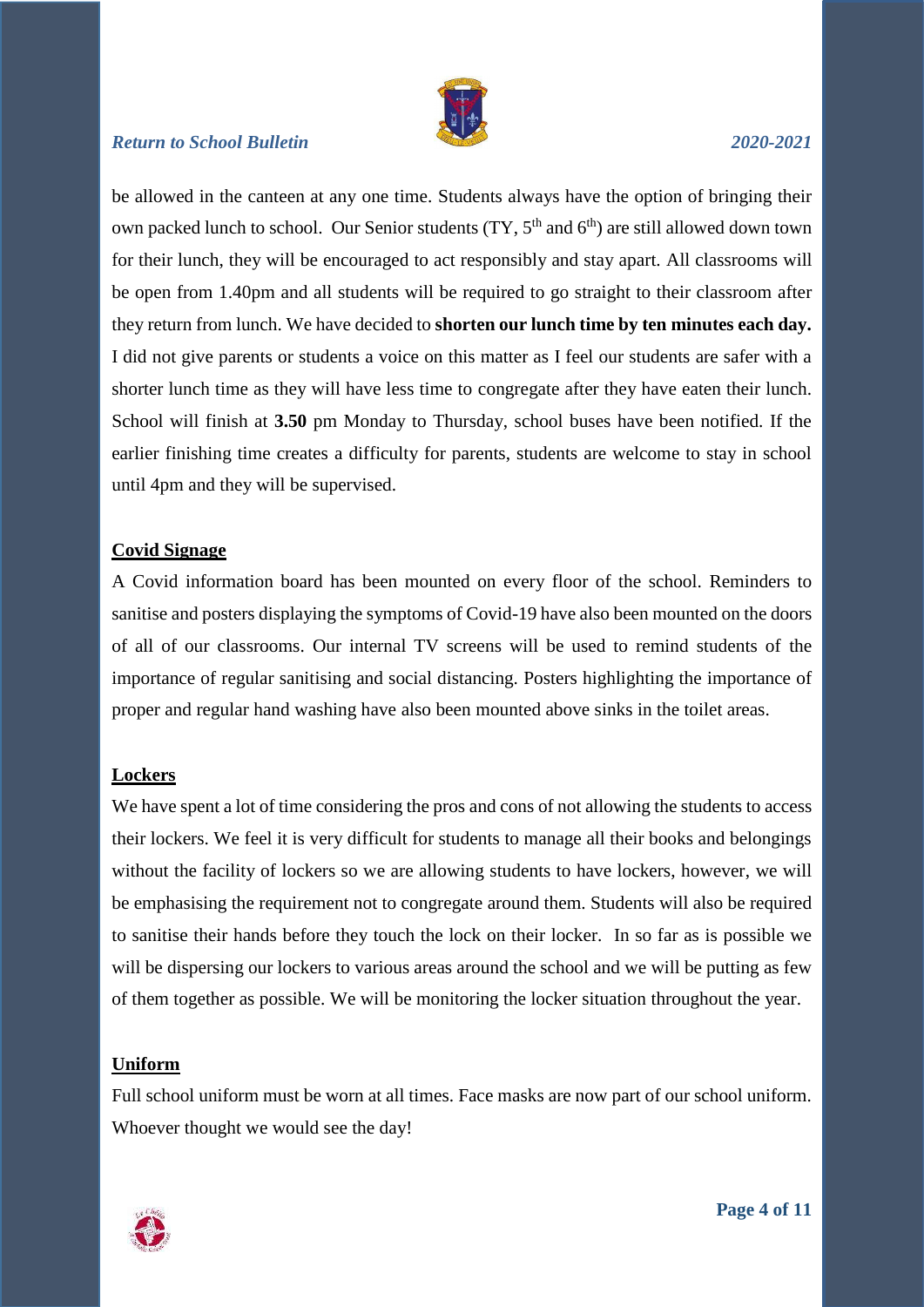

#### **Health and Safety Measures**

#### *2.1: Knowing the Symptoms of COVID-19*

In order to prevent the spread of COVID-19, it is important to know and recognise the symptoms. Those symptoms are as follows:

- high temperature
- $\bullet$  cough
- shortness of breath or breathing difficulties
- loss of smell, of taste or distortion of taste

If your child/children complain of any of these symptoms**, please keep your child/children at home and call your GP without delay**. In the event that you have more than one child attending St. Louis Community School, if any of your children display symptoms, we are requesting that all siblings remain at home pending the outcome of consultation with your GP and/or COVID-19 testing.

- If a student or staff member has been abroad prior to returning to school (i.e. within 14 days), we are asking that they ensure they remain in isolation for 14 consecutive days prior to returning to school.
- Students will be encouraged and expected to follow the health advice regarding hand sanitation, respiratory etiquette, etc. Requirements in this regard will be clearly communicated to all students from the beginning of the year.
- An Isolation room will be available in the school should a member of the School Community present with possible symptoms of Covid-19. It is vital that all Parents/Guardians have registered the correct contact details and medical records with the school. If in doubt, contact the school office immediately on 094-93 81228 or email [rena.conroy@stlouiscs.com](mailto:rena.conroy@stlouiscs.com) As usual, parents will be contacted immediately if your child is unwell.

 $\bullet$ 

All staff will have completed [infection control management](https://www.gov.ie/en/publication/dd7fb-induction-training-for-reopening-schools/) training provided by the Department of Education and Skills. In St. Louis we have a Covid Response team and all of our subject departments will be preparing a risk assessment for their subject area. We are also very fortunate to have a lot of teachers trained in First Aid and medical emergencies. Please

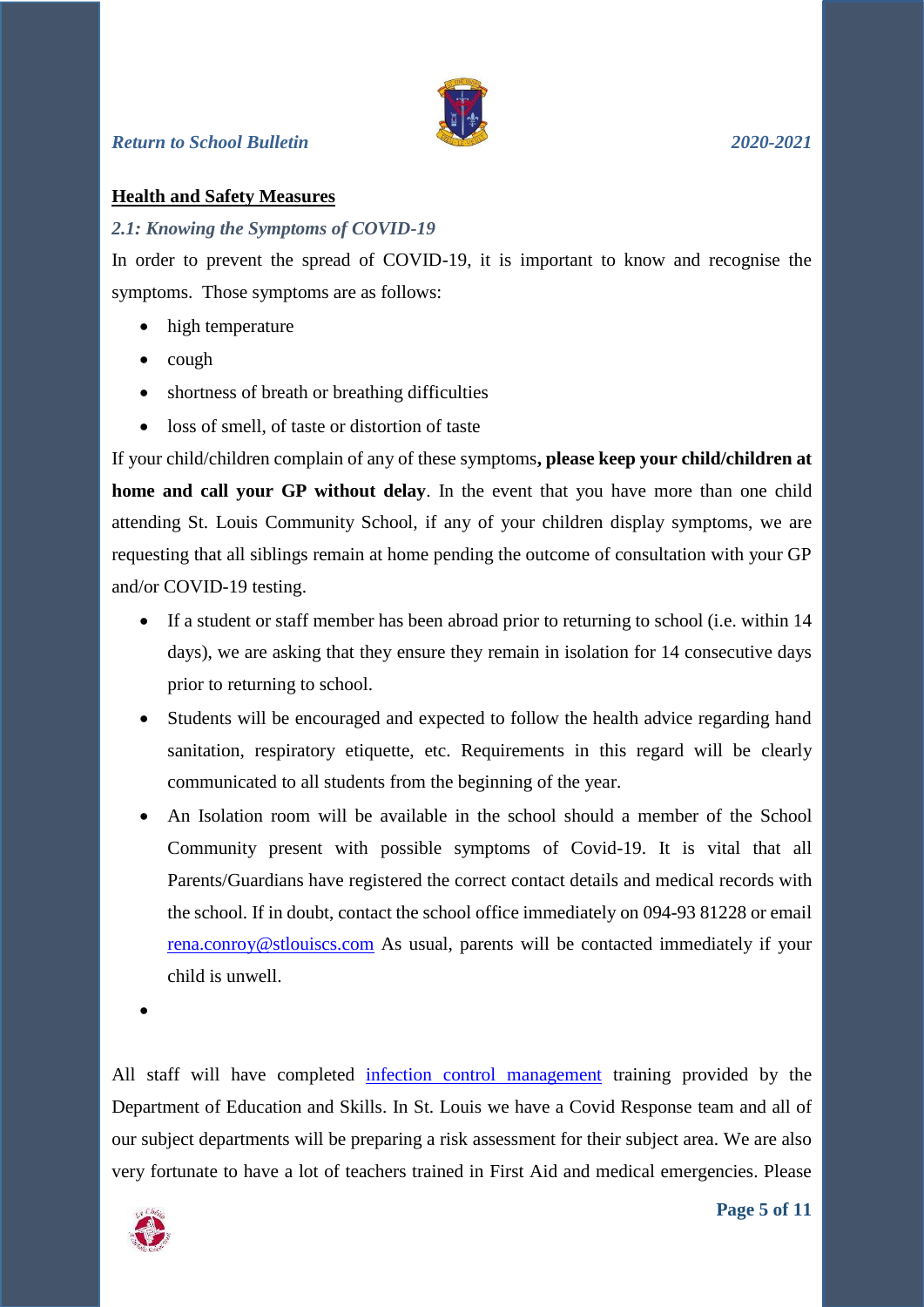

rest assured if your child presents with any type of illness we will contact home and the relevant medical services (if necessary) immediately.

## **State Examinations**

We have received the latest guidance on changes to the state examinations, this information has been emailed to all  $6<sup>th</sup>$  year and  $3<sup>rd</sup>$  year students.

## **Water fountains**

Unfortunately neither staff nor students will have access to water fountains this year. (DES advice)

## **High Risk Category**

Any parent who has concerns for their child and feel they may fall into a high-risk category and have not yet contacted me, please do so immediately.

# **Walking or Cycling to School**

All schools are encouraging students to walk or cycle to school if they can do so. We are delighted to be receiving three bicycle stands from the Kiltimagh Community Futures group, they will be installed very soon. Sincere thanks to all involved in this initiative.

#### **Non-Essential Travel**.

Students and staff will not be permitted to leave the school to go on any non-essential trips. While it this is disappointing, it is another measure to ensure our students and staff remain safe and well. This measure will be reviewed in line with public health advice.

There is one exception to the above, and that is the four TY day trips that parents have already been told about.

#### **Code of Behaviour**

All parents and students must sign the Code of Positive Behaviour (COB) in the student diary. These are exceptional times, and on occasion, they require extraordinary measures. Our COB will be amended to reflect the changes outlined above and/or other public health advice issued

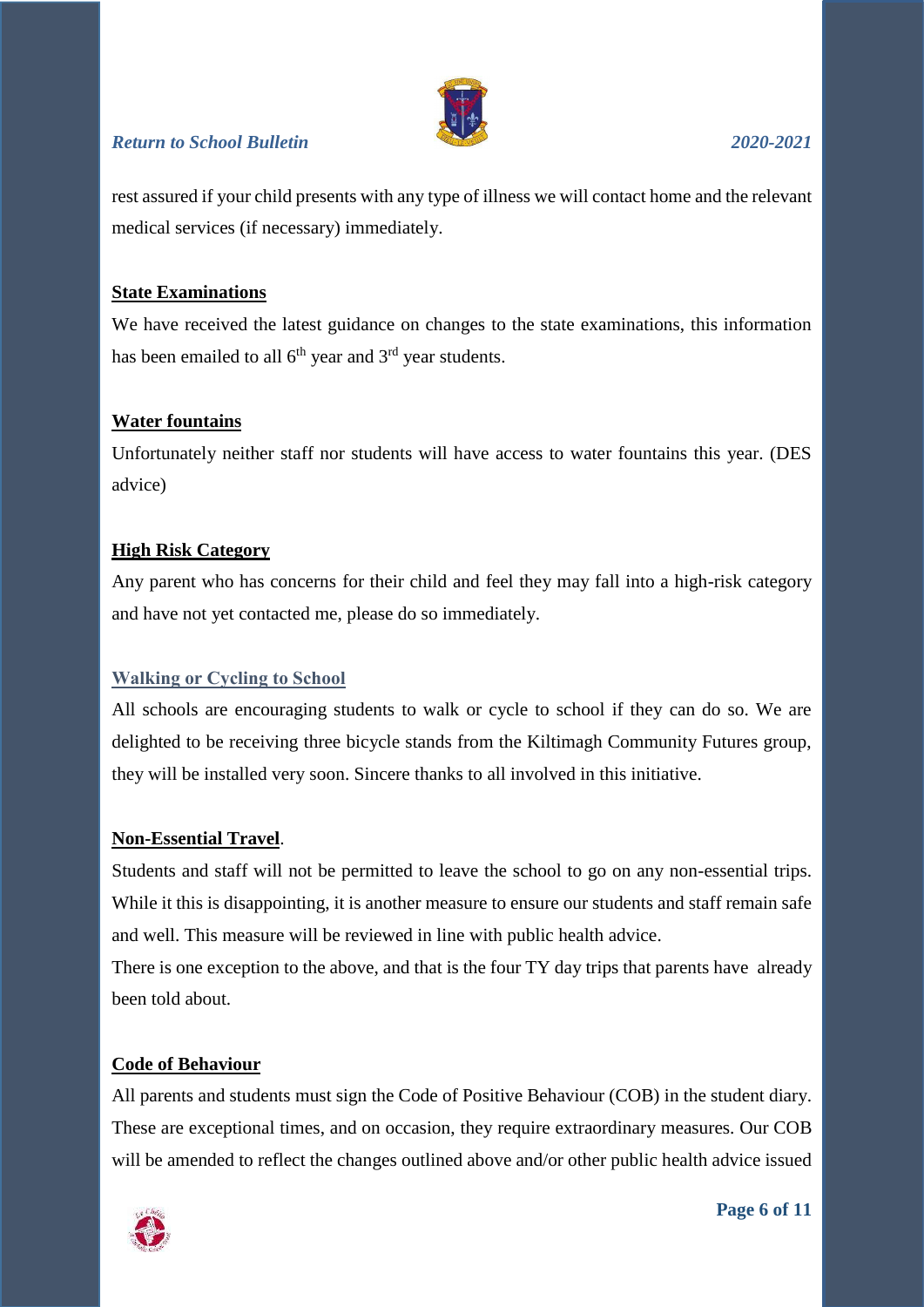

in the coming weeks and months. Any breach of the health and safety systems will be dealt with in a robust manner to protect all stakeholders, and the communities the school serves.

## **Exiting the School.**

Students will be asked to leave the school building via the nearest school exit, while adhering to our one way system. We will be opening an additional exit at the front of the school, just in time for the return of our students.

## **Student Journal**

The Student Journal has proven to be an invaluable communication tool between home and school. The school journal has been reduced in size making it lighter for students to carry. The Journal is intended as an aid to students to support them in their studies. Pages are also set aside for communication between parents and teachers. Please sign your child's journal every night, as a general rule of thumb 'no news is good news' when it comes to the journal.

#### **Parent-Teacher Meetings**

Further advice is due from the Department of Education and Skills in relation to Parent-Teacher Meetings. We will update parents once we receive this guidance. If you need to have a telephone conversation with any of our teachers, please contact the school office.

#### **Return to School Dates**

I am including the return to school dates that were issued in June. Sept  $1<sup>st</sup> - 1<sup>st</sup>$  years only Sept  $2^{nd}$  - TY Sept  $3^{\text{rd}} - 3^{\text{rd}}$ ,  $6^{\text{th}}$  and LCA Sept  $4^{th}$  –  $2^{nd}$  and  $5^{th}$  years Once students return to school, they remain in school.

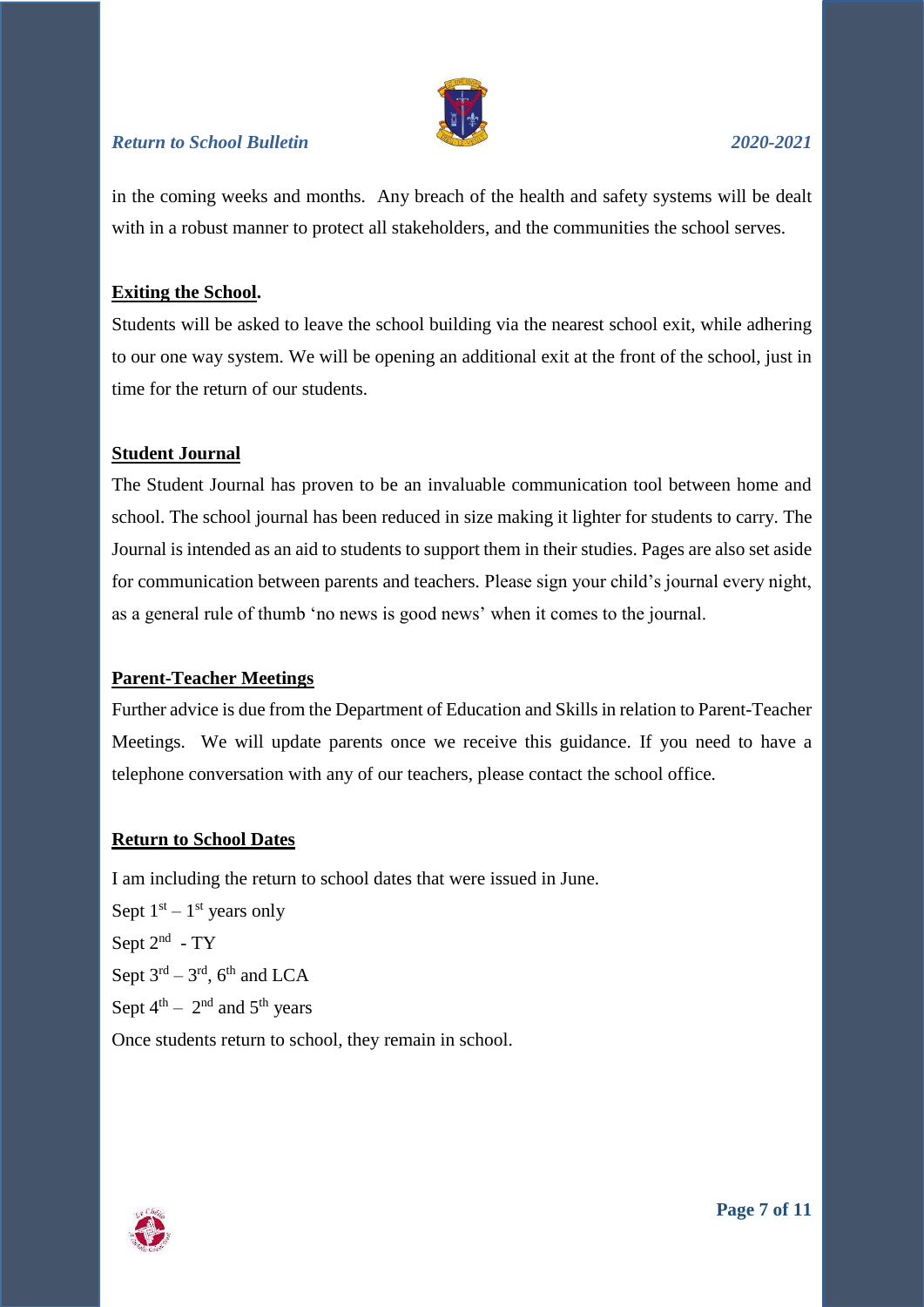

#### **School Parking**

The school car park is for staff use **only**. Post-primary students are strictly prohibited from parking on the school grounds. Students who drive to school by car must make their own arrangements for parking. Parents are asked not to enter the school car park at the start of end of the school day due to the volume of students entering and exiting our school.

#### **Visiting the School / Appointments**

School personnel will not be in a position to meet parents on a one to one basis during this academic year unless it is essential and by prior appointment. All such requests and appointments must be made through the school office 094 93 81228 or email [rena.conroy@stlouiscs.com](mailto:rena.conroy@stlouiscs.com)

All visitors to the school will be asked to wear face coverings and they will be required complete the contact tracing log at the main office.

#### **School Planning Day Closure**

Once the National Council for Curriculum and Assessment (NCCA) have updated their modified subject specifications (syllabus or programme of learning), the school will be required to close for one day to support a professional development event for our staff to upskill on these updates. The Department of Education and Skills asked the NCCA to take into account last year's closure and adjust each subject's programme of learning to afford greater fairness to our students. We will advise in future correspondence when this day will occur.

#### **Curriculum**

All 6<sup>th</sup> years students will have one extra hour of English added to their timetable. As per last year we will be offering all of our students free access to IXL (online Maths) and we are currently trying to arrange access to Study Clix for our exam students. There is not enough flexibility on the  $6<sup>th</sup>$  year timetable for me to add in any extra tuition time. I did try to give

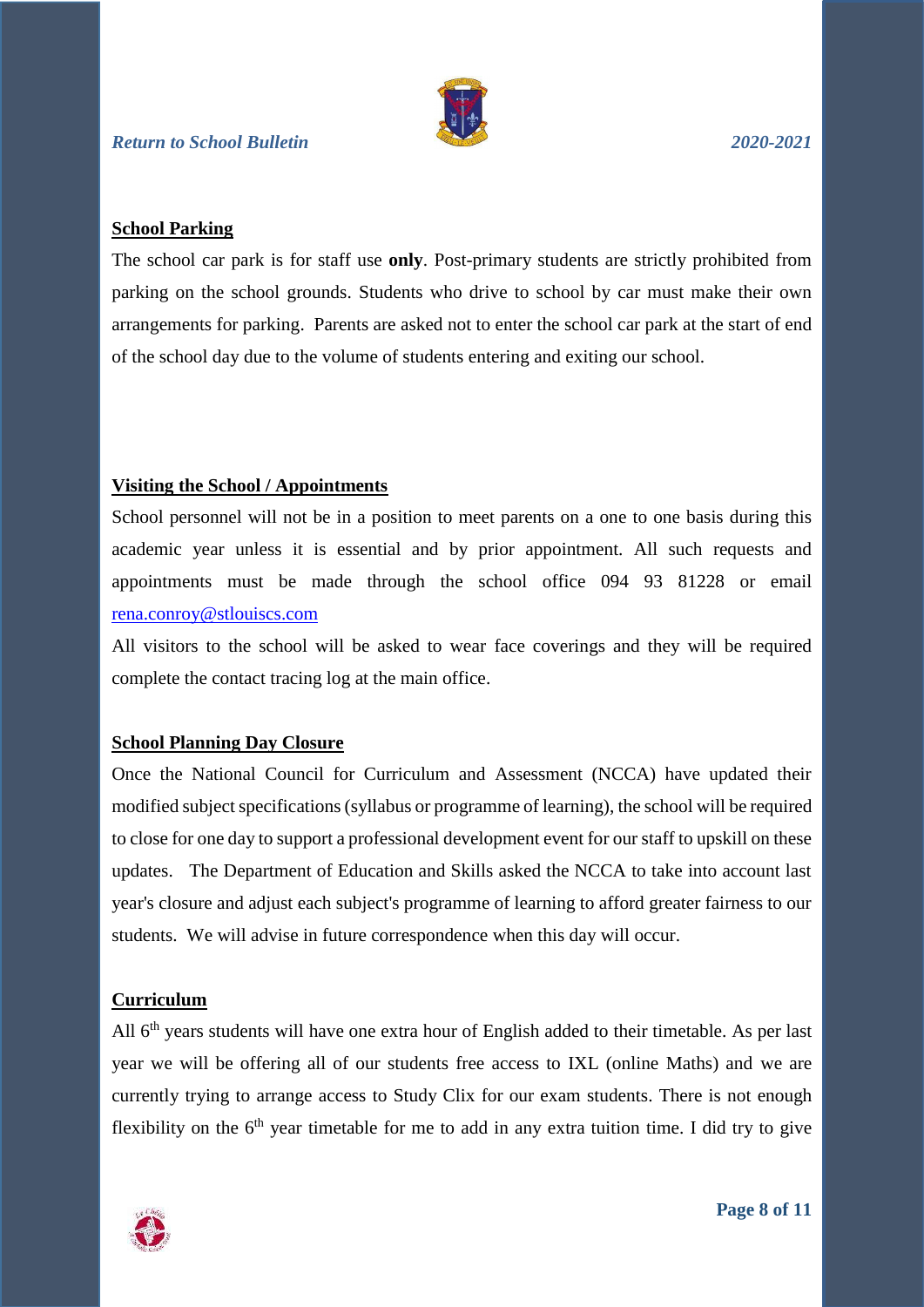

additional hours to the  $3<sup>rd</sup>$  year exam subjects but unfortunately I didn't have the additional personnel required. Some project time has been incorporated into the  $2<sup>nd</sup>$  and  $3<sup>rd</sup>$  year timetable. **New Building**

I am delighted to inform you that the extension is finished and has formally been handed over to St. Louis Community School. It is absolutely beautiful, the Louis Bautain hall is the icing on the cake! We are looking forward to occupying this lovely new building later this week.

## **Evening Study**

We will be offering the facility of Evening Study again this year. We will be adhering to guidelines around room capacity and social distancing so we will be offering fewer places this year. Students who attended Evening Study last term will be refunded in the coming weeks.

## **Homework Club**

The Homework club will continue to operate as normal, if you wish to enroll your child in the homework club please contact the school office.

# **Year Heads.**

Please find below the names of the Year Heads for this academic year. If you have concerns about your child please contact the relevant Year Head.

- 1 st Year Ms. Ruth McNamara.
- 2<sup>nd</sup> Year Mr. Andrew Finn
- 3 rd Year Ms. Aideen Ueno
- TY Mr. Murt Dunleavy
- 5<sup>th</sup> Year Ms. Lynn Anderson
- 6 th Year Ms. Nuala Whelan
- LCA 1  $& 2 Ms$ . Geraldine Molloy.

#### **New Deputy Principal.**

Congratulations to Mr. Grahame Cleary who has been appointed as the permanent Deputy Principal of St. Louis Community School, I am looking forward to working with Grahame and

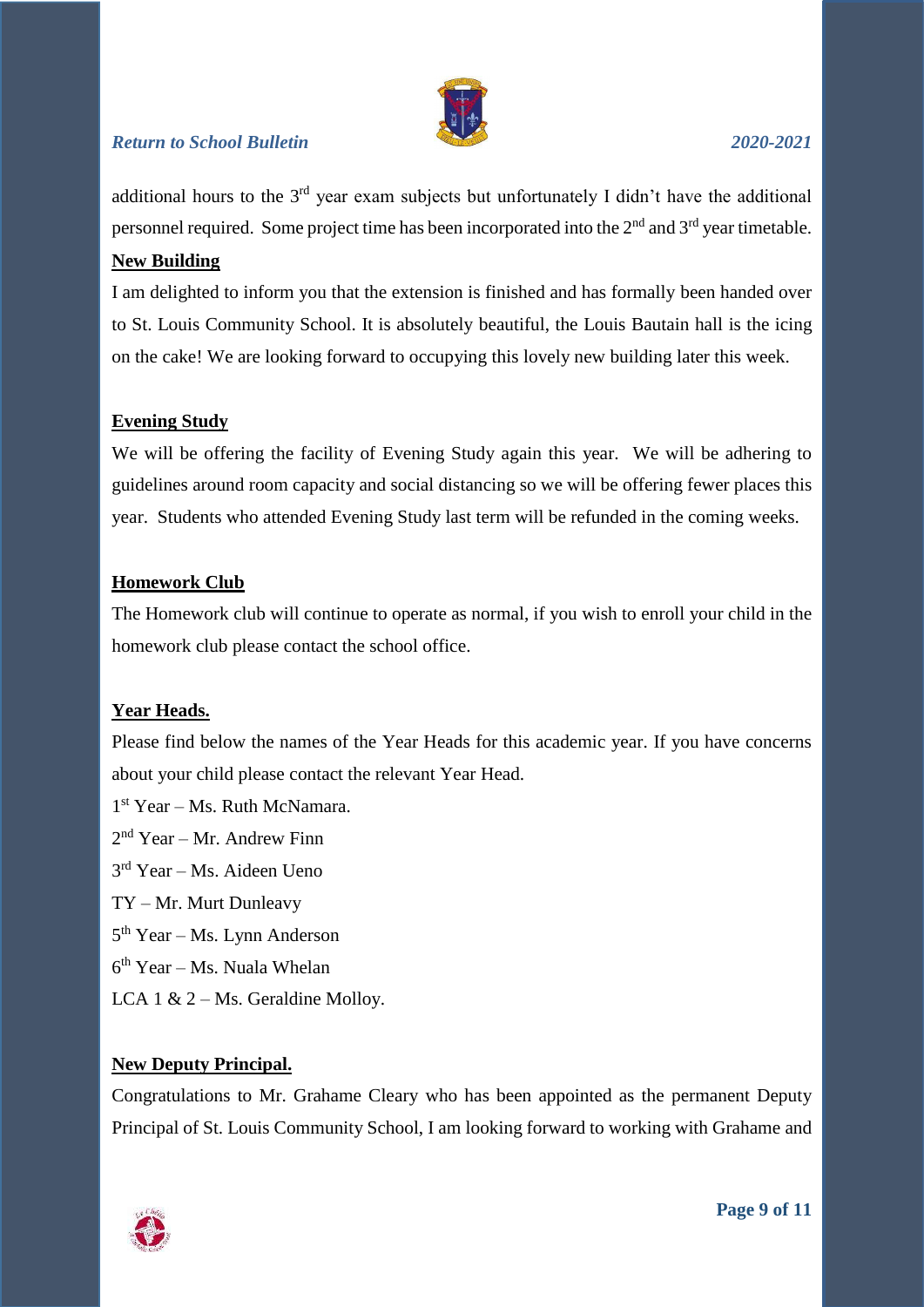

I hope he will be very happy in St. Louis. We will be appointing another Deputy Principal in the coming weeks.

## **New Staff.**

I would like to welcome

- Mr. John Prasifca who will be covering Ms. Kelly's maternity leave
- Ms. Laura McKiernan who will be covering Ms. Patricia Murtagh's maternity leave
- Ms. Sarah Forde who will be covering Ms. Niamh Callaghan's maternity leave.

Ms. Callaghan gave birth to a beautiful baby girl and we are eagerly awaiting Ms. Kelly and Ms. Murtagh's good news.

I would also like to welcome Ms. Mary Dunne and Ms. Chloe Regan, both English teachers. I would like to welcome back Mr. Finnian Cawley and Ms. Maura McNamara. I look forward to working with all of them.

## **Prefects and BBBS**

We greatly appreciate the important role that our many student groups play in our school. To assist with the First year induction, Prefects are asked to come into school on Monday August  $31<sup>st</sup>$  at 3pm and again on Tuesday 1<sup>st</sup> September at 8.30am to assist with the 1<sup>st</sup> year induction. BBBS students are asked to come into school on Wednesday 2nd September from 2.30pm to 3.45pm and again on Thursday  $3<sup>rd</sup>$  September from 9 to 10am.

# **PLC Courses.**

We are offering three PLC courses this year, Business level 5, Administration level 6 and Childcare level 6. Please note these courses are full time, four days in school and the fifth day is assigned for work experience. Places are filling fast so if interested please contact Ms. Andrea Maloney by emailing [plc@stlouiscs.com.](mailto:plc@stlouiscs.com) We will also be offering evening classes in a few weeks time.

We *expect revisions and updates* to this document. Further details regarding the return to school will be communicated to parents via the school app. If you have difficulties downloading the app please contact the office on 094-93 81228. Every effort has been made to